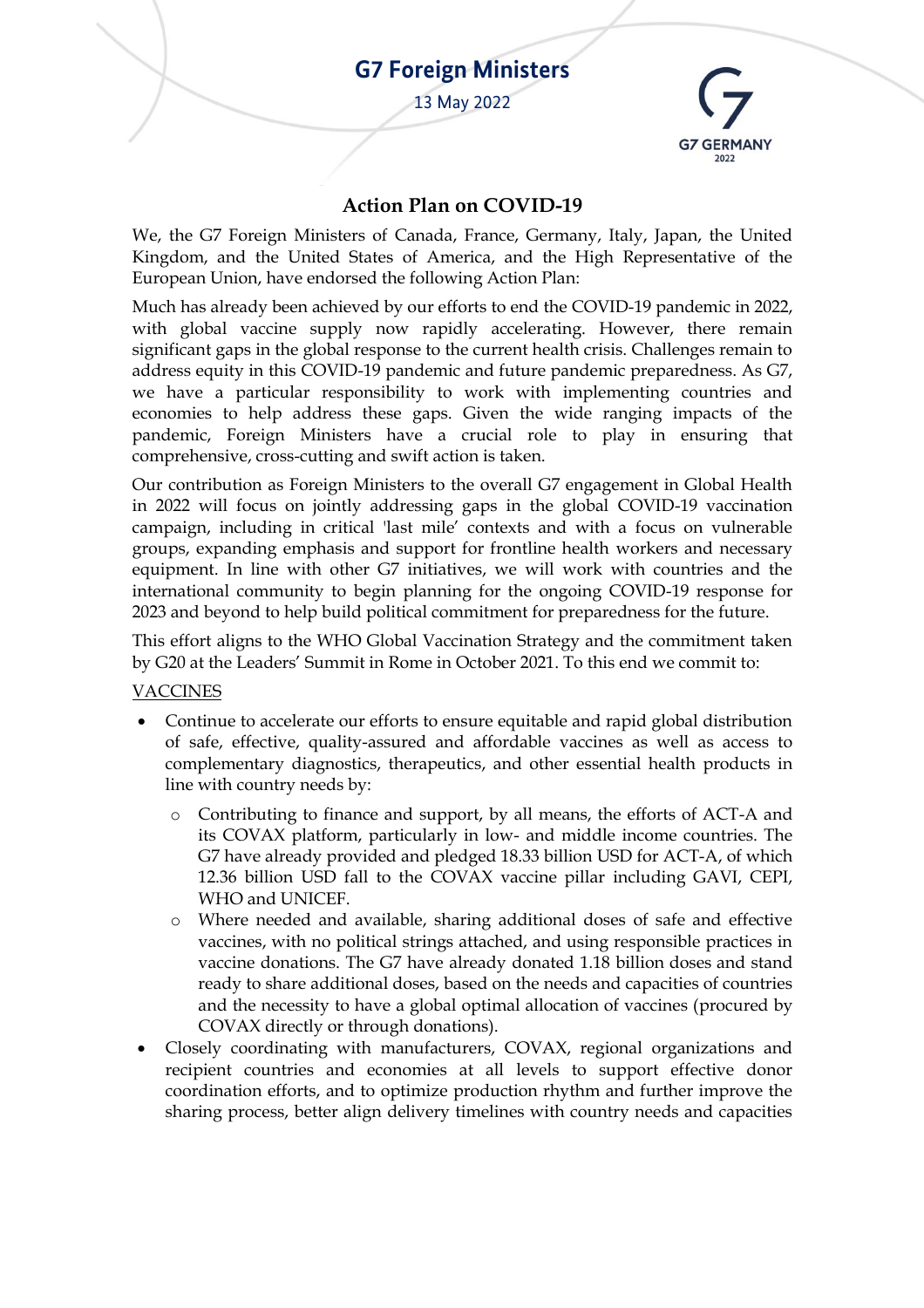

and address issues such as shelf life and to increase transparency and visibility and phasing of planned deliveries.

### VACCINATIONS

- Working with governments, the COVID-19 Vaccine Delivery Partnership and other relevant stakeholders to support 115 countries in need, particularly LICs, with 3.95 billion USD to address logistical, planning as well as human resources challenges on the "last mile" to ensure that vaccines become actual vaccinations, including by:
	- o Supporting countries with syringes and other ancillary equipment;
	- o Providing evidence-based training on the safety and efficacy of vaccines; and build capacity for front line health and care workers, expanding the frontline healthcare workforce;
	- o Building trust in public institutions and combatting mis- and disinformation on the ground through engaging with communities and tailored information campaigns, based on scientific and factual evidence;
	- o Improving logistics through public-private partnerships (cold chains);
	- o Improving coordination of concrete measures on the ground among donors and implementing agencies in order to avoid duplication and create synergies between different activities, guided by the WHO and other relevant multilateral actors involved, as appropriate;
	- o Integrating measures within strengthened health systems to ensure COVID-19 vaccine delivery does not weaken other critical health measures, but rather reinforces national immunization systems;
	- o Supporting national and sub-national campaigns towards the 70% target, prioritizing coverage among health and frontline workers, the elderly, and the immunocompromised.
- Leaving no one behind in our global vaccination campaign by putting a special focus on historically marginalized and vulnerable groups, especially refugees, rural communities, and women and girls, particularly those living in crisis or in humanitarian contexts, and calling for the full operationalization of the COVAX Humanitarian Buffer, a valuable measure of last resort to reach the most vulnerable communities and humanitarian settings.
- Protecting front line health care workers and sustainably strengthening national health systems, e.g. by supporting detection and surveillance capacities at all levels.

#### VACCINE PRODUCTION

• Increasing sustainable local and regional production capacities in developing countries, through partnerships for voluntary technology transfers on mutually agreed terms and other relevant forms of support with an emphasis on supporting sustainable long-term capacity building for safe, effective and quality-assured COVID-19 vaccines, as well as wider vaccine and essential medical needs such as anti-virals, allowing us to be flexible to respond to this and future pandemics.